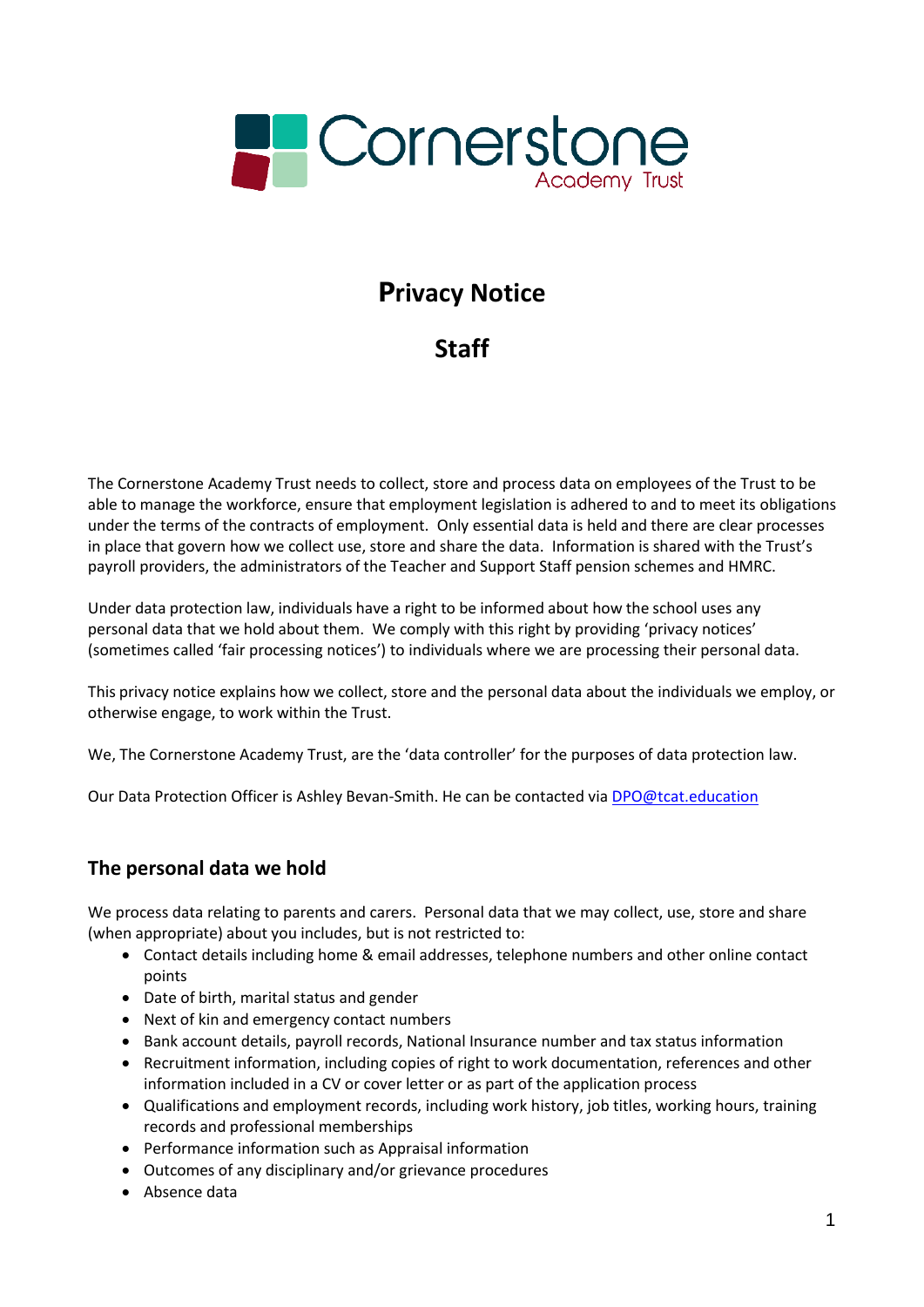- Copy of driving licence
- Photographs, for ID badges, or to identify our staff to the wider public.
- CCTV footage
- Data about your use of the Trust information and communications system
- Biometric Data where your consent has been given

We may also collect store and use information about you that falls into "special categories" of more sensitive personal data. This includes information about (where applicable):

- Race, ethnicity and religious beliefs
- Trade union membership
- Health, including any dietary needs, medical conditions and sickness records

#### **Why we use this data**

The purpose of processing this data is to help us run the Trust, including to:

- maintain accurate and up-to-date employment records and contact details (including details of emergency contacts)
- enable individuals to be paid, run PAYE and support pension payments and calculations
- run recruitment processes
- operate and keep a record of disciplinary and grievance processes to ensure acceptable conduct in the workplace
- operate and keep a record of employee performance and related processes, to plan for career development, and for succession planning and workforce management purposes
- obtain occupational health advice, to ensure that we meet obligations under health and safety law, and ensure that employees are fit to work
- operate and keep a record of other types of leave (including maternity, paternity, adoption, parental and shared parental leave), to allow effective workforce management, to ensure that the organisation complies with duties in relation to leave entitlement, and to ensure that employees are receiving the pay or other benefits to which they are entitled
- ensure effective general HR and business administration
- provide references on request for current or former employees
- respond to and defend against legal claims
- inform financial audits of the school
- inform national workforce policy monitoring and development
- complete statutory workforce census for the DfE
- to give pupils and parents a clear picture of who is working for our Trust.

## **Our lawful basis for using this data**

We only collect and use personal information about you when the law allows us to. Most commonly we use it where we need to:

- Fulfil the contract we have entered into with you
- **Article 6 (1) b of UK (GDPR)**: to take the necessary steps to enter into, and for the performance of, an employment contract.
- **Article 6 (c) Legal obligation**: Comply with a legal obligation
- **Article 6 (e) Public Task:** Carry out a task in the public interest

Some information we process will be Special Category data under **Article 9**. We will rely on the legal basis of **Article 9 (g):** processing is necessary for reasons of substantial public interest and **Article 9 (2) (i):** data collected as defined by employment law (ie equalities and diversity).

Less commonly, we may also use personal information about you where: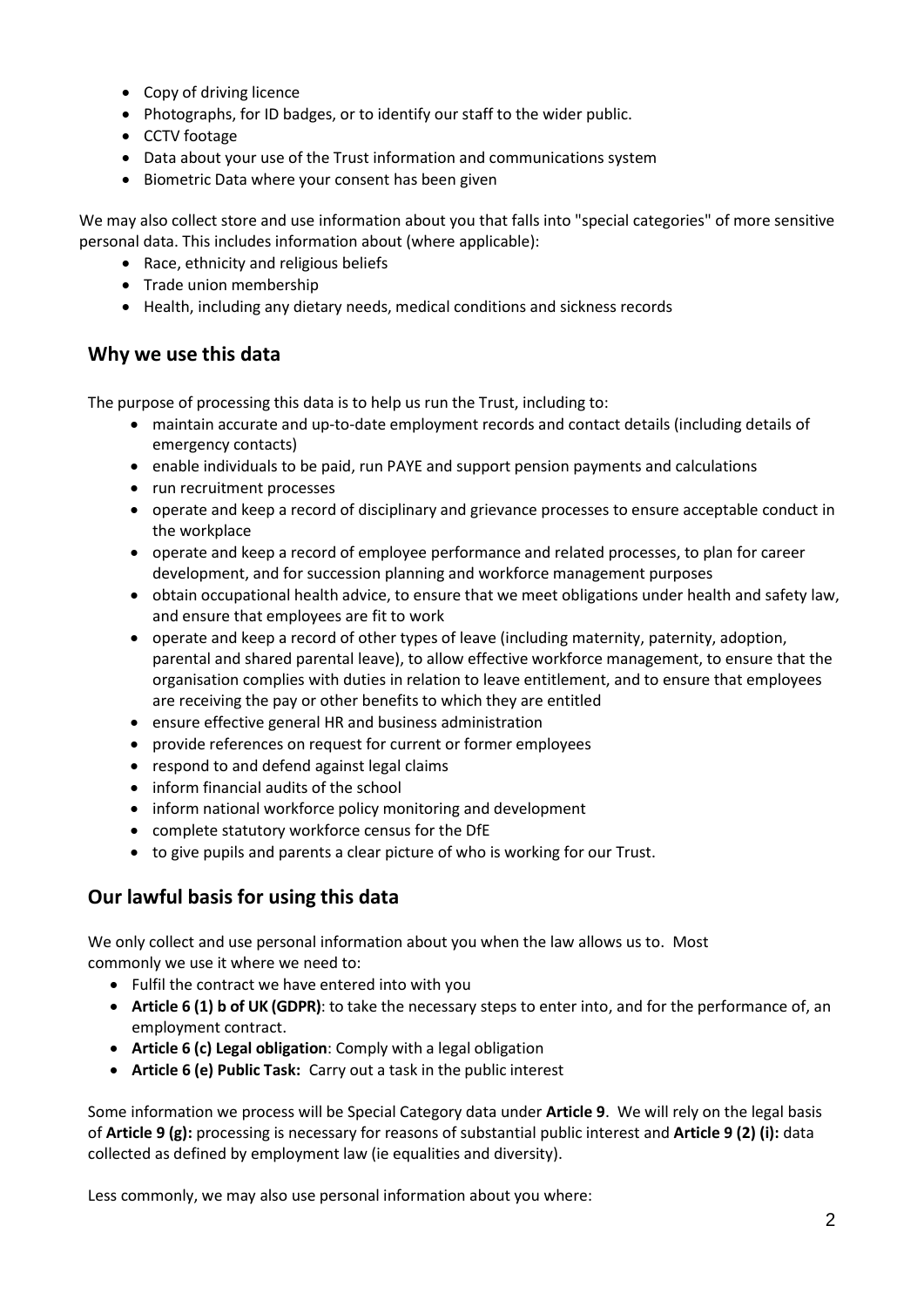- You have given us consent to use it in a certain way
- We need to protect your vital interests (or someone else's interests) eg in a life or death situation
- We have legitimate interests in processing the data eg where processing is necessary for the performance of a task carried out in the public interest or in the exercise of official authority vested in the controller as a publically funded education establishment.

Where you have provided us with consent to use your data, you may withdraw this consent at anytime. We will make this clear when requesting your consent and explain how you go about withdrawing consent if you wish to do so.

Some of the reasons listed above for collecting and using personal information about you overlap, and there may be several grounds which justify the Trust/school's use of your data.

# **Collecting this information**

While the majority of information we collect from you is mandatory, there is some information that you can choose whether or not to provide to us.

Whenever we seek to collect information from you, we make it clear whether you must provide this information (and, if so, what the possible consequences are of not complying), or whether you have a choice.

#### **How we store this data**

Data stored in paper format is kept securely and is accessible only by the appropriate administrative staff and managers who have a legitimate need to access your data.

Data in electronic format is kept in a secure area on the Trust systems.

We create and maintain an employment file for each staff member. The information contained in this file is kept secure and is only used for purposes directly relevant to your employment.

We have appropriate security measures in place to prevent personal information from being accidentally lost or used or accessed in an unauthorised way. We limit access to your personal information to those who have a genuine business need to know it. Those processing your information will do so only in an authorised manner and are subject to a duty of confidentiality.

We also have procedures in place to deal with any suspected data security breach. We will notify you and the Information Commissioner's Office of a suspected data security breach where we are legally required to do so.

Once your involvement in the Trust has ended, we will retain this file and delete the information in it in accordance with our record retention schedule/records management policy.

## **Data sharing**

We do not share information about you with any third party without your consent unless the law and our policies allow us to do so.

Where it is legally required, or necessary (and it complies with data protection law) we may share personal information about you with:

• Local Authority within which staff are employed - we are required to share information about our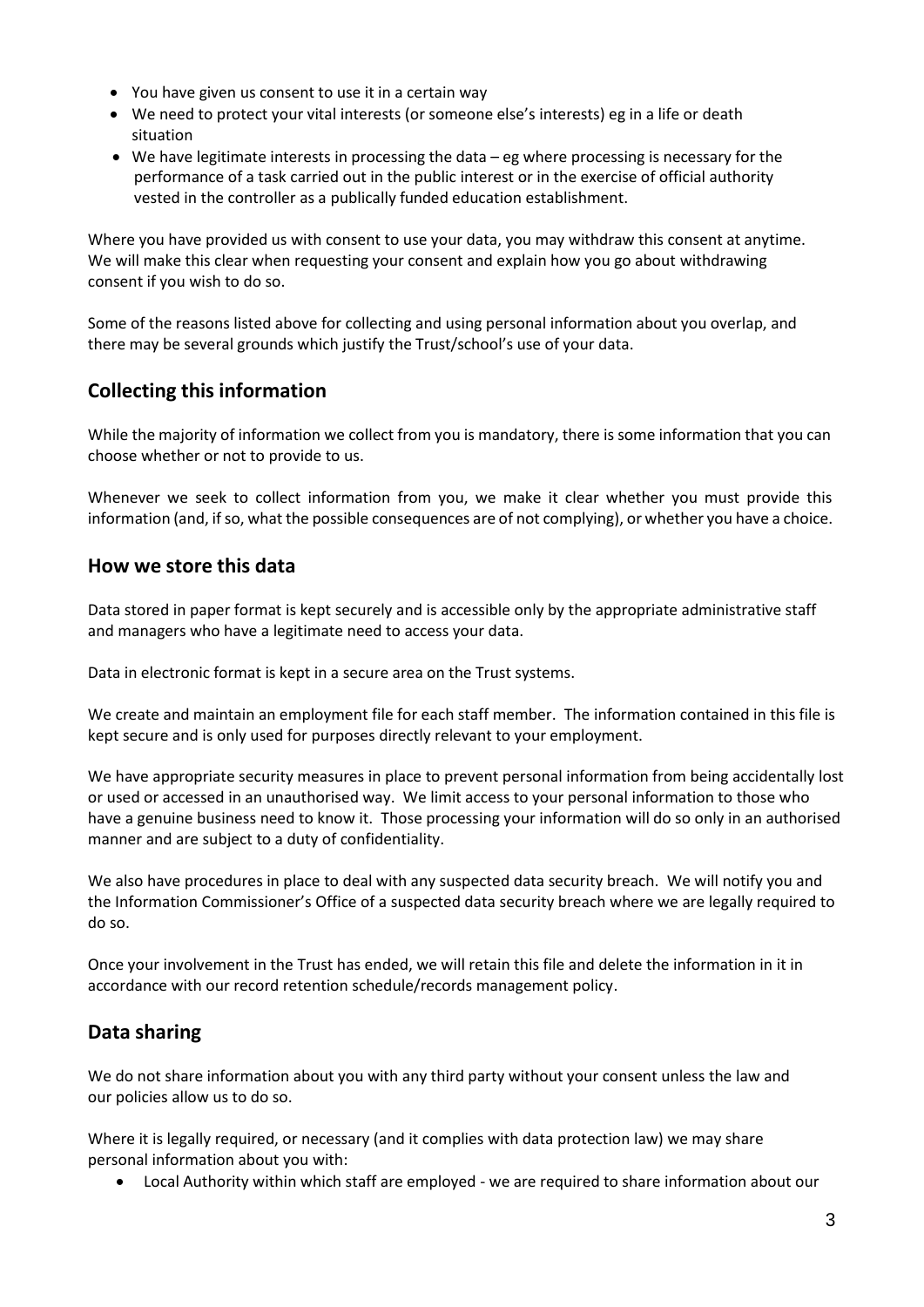workforce members with our local authority LA under section 5 of the Education (Supply of Information about the School Workforce) (England) Regulations 2007 and amendments.

- The Department for Education to underpin workforce policy monitoring, evaluation, and links to school funding / expenditure and the assessment educational attainment. We are required to share information about our employees with the DfE under section 5 of the Education (Supply of Information about the School Workforce) (England) Regulations 2007 and amendments.
- HMRC & Pensions Scheme Providers to ensure the correct deductions and accumulation of benefits for the data subjects under Section 6.1e of the General Data Protection Regulation
- Payment System Providers by your consent, we share names only with our payment service providers to allow payment for meals and events.
- Our Regulator (Ofsted) to allow them to carry out their statutory function of inspecting and reporting on schools within the Trust
- Our Auditors to enable them to audit the payroll costs of the Trust
- Police forces, courts, tribunals and Security Organisations when we are legally required so to do
- Health and social welfare organisations by your consent, we share data with organisations such as our Occupational Health service to support employee welfare.
- Providers of electronic learning resources to allow you to use their resources in class and at home

#### **Transferring data internationally**

Where we transfer personal data to a country or territory outside the European Economic Area, we will do so in accordance with data protection law.

# **Your rights**

#### **How to access personal information we hold about you.**

Individuals have a right to make a **Subject Access Request (SAR)** to gain access to personal information that the school holds about them.

If you make a SAR, and if we do hold information about you, we will:

- Give you a description of the information
- Tell you why we are holding and processing it, and how long we will keep it for
- Explain where we got it from, if not from you
- Tell you who it has been, or will be, shared with
- Let you know whether any automated decision-making is being applied to the data, and any consequences of this
- Give you a copy of the information in an intelligible form

You may also have the right for your personal information to be transmitted electronically to another organisation in certain circumstances.

If you would like to make a request, please contact our data protection officer[, Ashley Bevan-Smith](mailto:DPO@tcat.education)

#### **Your other rights regarding your data**

Under data protection law, individuals have certain rights regarding how their personal data is used and kept safe. You have the right to:

- Object to the use of your personal data if it would cause, or is causing, damage or distress
- Prevent your data being used to send direct marketing
- Object to the use of your personal data for decisions being taken by automated means (by a computer or machine, rather than by a person)
- In certain circumstances, have inaccurate personal data corrected, deleted or destroyed, or restrict processing
- Claim compensation for damages caused by a breach of the data protection regulations